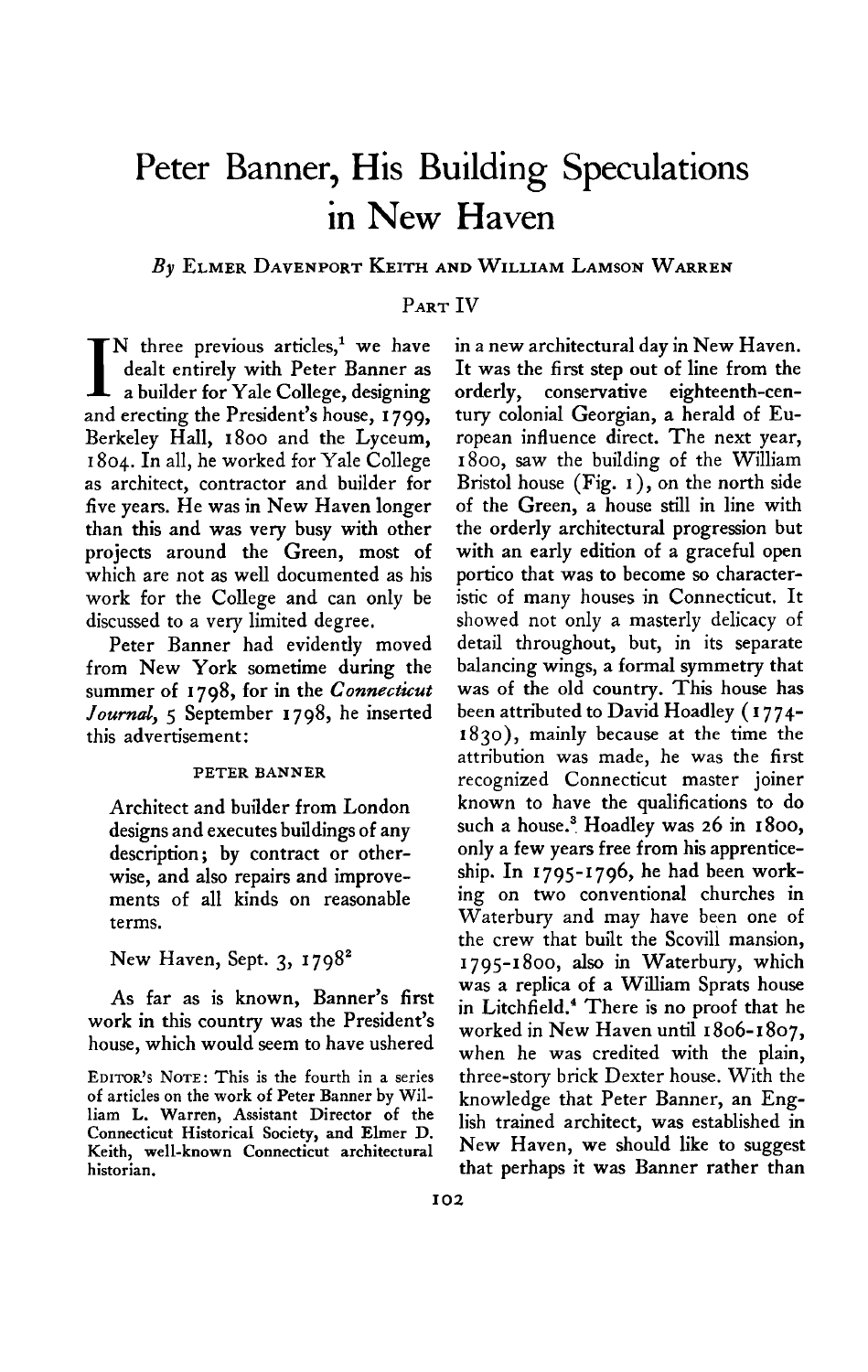**Hoadley who was responsible for this more sophisticated but still traditional New Haven mansion. It should also be noted that there is evidence that Banner had an unknown competitor while bidding for the contract of Berkeley Hall in 1804,~ perhaps another joiner who might have been responsible for the Bristol house. The delicacy of the details and**  formalism of the plan *may* have been **Banner, since they do not seem indigenous for this turn-of-the-century period. Though the President's house has no portico, the introduction of the side windows and a fanlight over the door with an arch of carved woodwork above have a sameness of design and proportion in both houses, supporting the attribution to Banner. It must be remembered that Banner, though an innovator, was constantly having to make changes. For instance, the President's house was designed to be of brick but Banner had instructions to change to wood. In fact, he had to make many changes and from the accounts, he was hard pressed to make money on the commission. The accounts reflect the changes. In the Bristol house, the same kind of cautionary procedure and hesitancy for anything too radically different may have been the reason that the Bristol house has so many elements of local tradition about it.** 

**The Bristol house could also have been a contract job. That Banner was willing to work in the traditional style and to conform to the client's conservatism, has been remarked when discussing Berkeley College an old style meetinghouse which the College erected for a library, recitation building and science laboratory. In fact, Banner's willingness to do anything is expressed in his own advertisement. The only chance Banner would have to express himself in the more mod-**

**ern manner, the Adam style, would be in such details as attenuated moldings, large window panes, fanlights and porticos. While the President's house may have caused pride and satisfaction to both College and town, it would not be likely to make others, whose homes were less official, willing to emulate the distinction right away, especially when the Federalist taste was still Georgian.** 

**On the east side of the Green (where the south end of the post office now stands) a leading citizen, William Joseph Whiting, had begun building a home of his own around 1790, which is several years before Banner had arrived in the young Republic. Mr. Whiting died in I 794, leaving an unfinished house. Peter Banner bought from the widow Martha Whiting the unfinished dwelling house in 1800.' He and one Job Atterbury took it on an eight-and-a-half-year lease "together with the whole of the Barn and the Garden." The condition was that**  they were to pay  $\pounds$ 54 lawful money (the **old currency being still in use, along with the new at this time) in quarterly payments each year. Banner was to "have liberty to expand and lay out the sum of f14 each year during the whole 8% years on said House in Finishing and repairs necessary to be done" deducting this amount, or less, from the rent. If more than f 14 was spent per period, Martha Whiting was to pay Banner back at the end of the contract. Mrs. Whiting then retired to the outskirts of the town and Job Atterbury disappeared from the record. As Peter Banner assumed full responsibility for the house and kept it until he moved from New Haven, it seems a fair inference that he occupied it. Of its appearance on this original site, we have only one notice, by Mrs. Noah Porter, who spoke of it, as it stood beside the Og-**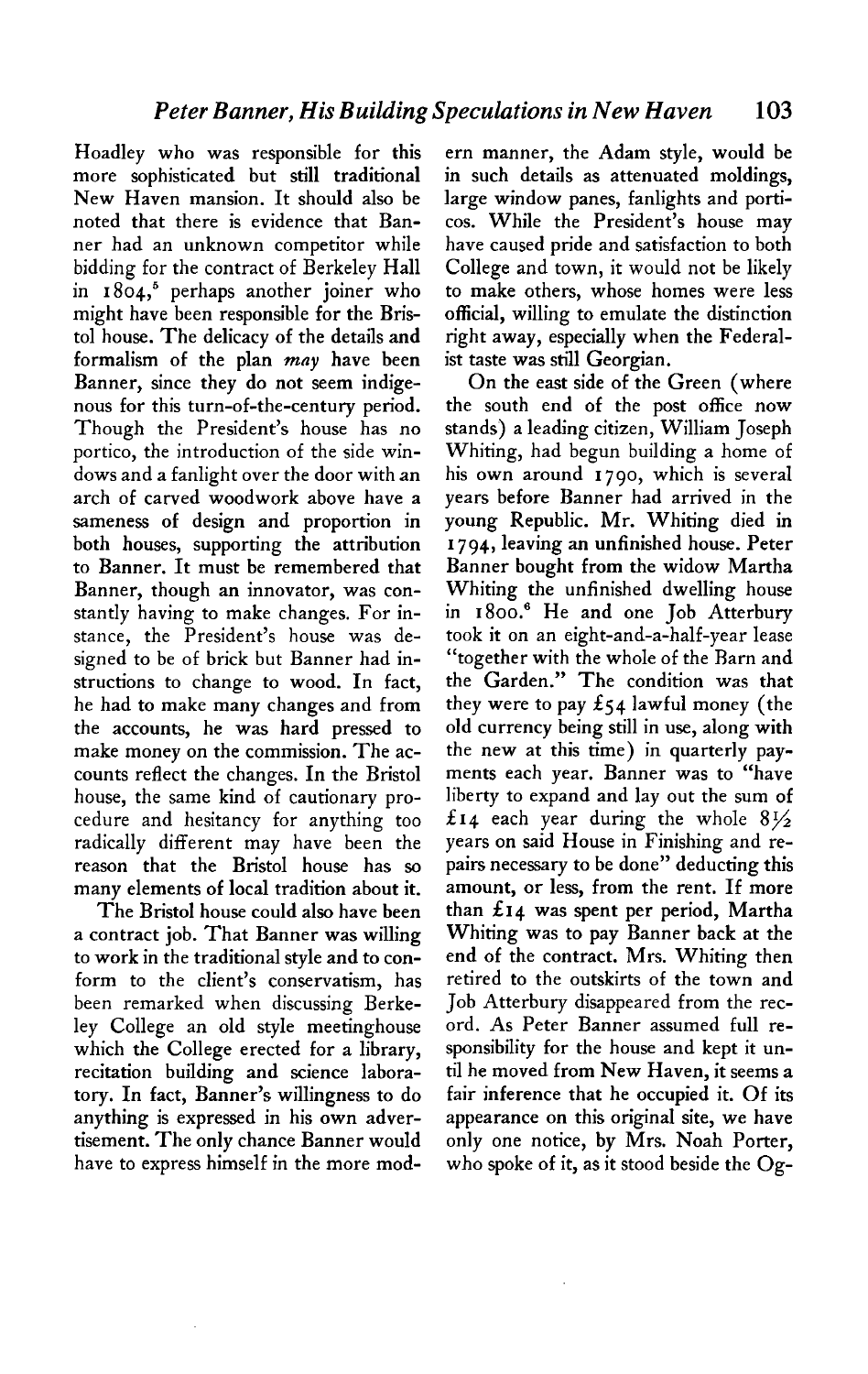**den Coffee House to the north, as being "another and better white house."** 

**On 13 February 1804, Peter Banner quitclaimed all rights under his lease -to Isaac M. Wales, who returned the property next year to Mrs. Whiting.? In December 1804 and March 1805, "Squire" or Sheriff Nathaniel Rossiter** 

**Peter Banner again taking another longterm lease on a city lot, this time on the west side of College Street, just a block north of the new President's house about where, a century later, stood the home of the second President Dwight, on the corner of Wall Street. It was a half-acre lot, leased from Isaac Munson, eight** 



**FIG. I. BRISTOL HOUSE, NEW HAVEN, CONNECTICUT** 

**Courtesy of the New Haven Colony Historical Society (Dana Collection).** 

**gathered together all rights to the property and became its owner for years.' Then, in I 824, preparatory to the building of the Tontine Hotel on the site, the house was moved to the east side of College Street, near Grove, shorn of its outbuildings.' A reproduction of a photograph, showing the house just before it was demolished in 1860, is preserved by the New Haven Colony Historical Socity. Nothing can be seen to shed light on what Banner may have done to this house when he finished it.** 

On New Year's Day, 1802,<sup>10</sup> we find

**feet wide but extending back twentyone rods. For this, he was to pay 222 a year over a seven-year period. At the end of that time, the land was to be reappraised to include the added value of any buildings he might erect, and adjustment made between the parties. Banner did build on this lot, for on 6 December 1803, he sold the lease and the house to**  Thaddeus Beecher for \$900.<sup>11</sup> The **price indicates that the house was a simple one, not large and may have been one of the end-gable dwellings that were beginning to be popular in New Haven,**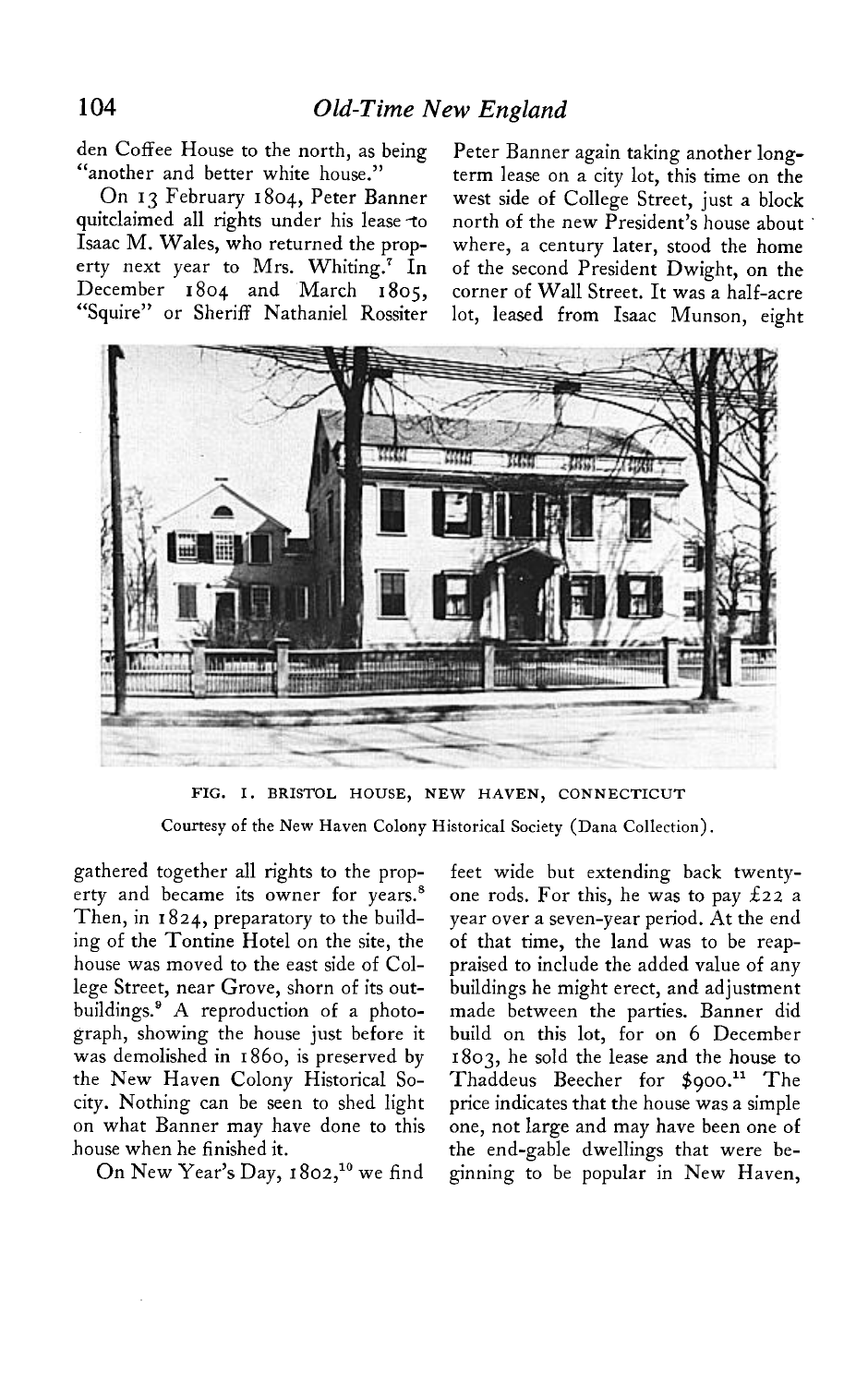**with simplified portico at one corner of signalized both Christmas and New the street side. There were several such Year by signing business transactions (the were swept away for the erection of the Divinity Halls of the time.** 

**along this block until 1870, when they Sabbath then being the only day on which such transactions were illegal). With his two other deals already in the works,** 



**FIG. 2. ENGRAVED PLAN OF NEW HAVEN, OCTOBER 28, 18 12,** 

# SURVEYED AND PUBLISHED BY AMOS DOOLITTLE

**Section showing buildings around New Haven Green erected by Peter Banner. I. President Dwight's House, College St., I 799. 2. Berkeley Hall, College St., 1800. 1800. 1800. 1800. 1800. 1800. 1800. 1800. 1800. 1800. 1800. 1800. 1800. 1800. 1800. 1800. 1800. 1800. 1800. 1800. 1800. 1800. 1800. 1800. 1800. 1800. 1800. 1800. 1800. 1800. 1800. 1800. 1800. 1800. 1800. 1800. 1800. (attributed). 5. Whiting House, Church St., 1800. 6. Small house, College St., 1802. 7. Timothy Dwight, Jr., House, Church St., I 803. 8. Brick building, Church St., I 805, presumably finished by David Hoadley. 9. Simeon Baldw** House, Church St., enlarged 1807, plans by Bannery **10. Abraham Bradley by Bradley I House, State St., I 807 (attributed).** 

**Courtesy of Yale University Library.** 

**In 1802, Banner undertook a third it is no wonder that the grantor, Ebene**building venture, one that returned him zer Townsend, Jr., seems to have con**to "Quality Row" on the east side of the sidered Banner's operation rather dan-Green, on Church Street, between Elm gerously extended, for he stipulated that and Court Streets. He took a much the payments were to be semiannual, on longer lease, 999 years, on 2 5 December 25 June and 25 December, and that if** 

**1802, at \$61 a year.l' In that year, he any payment was in arrears for thirty**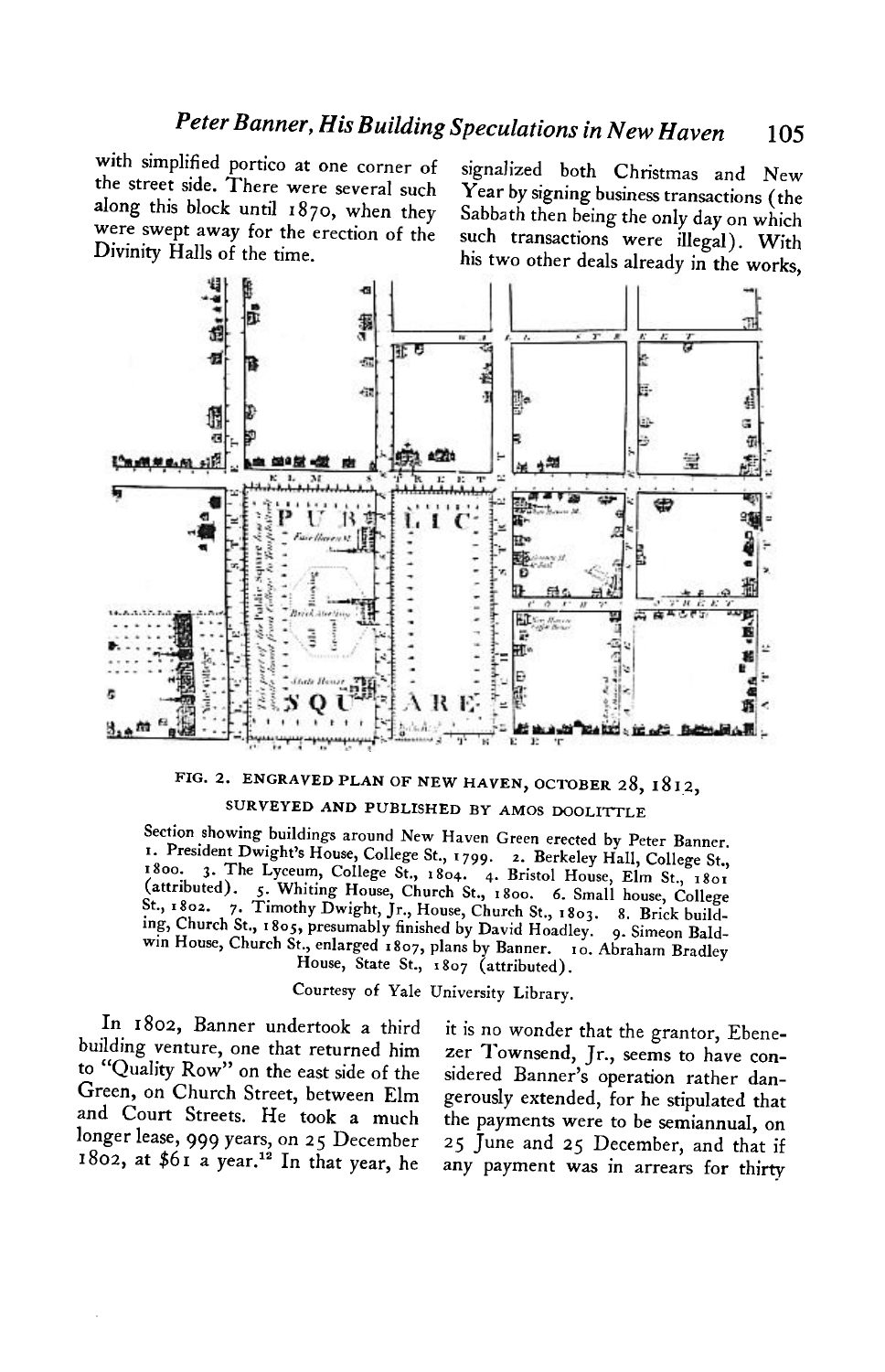**days, the contract was to be forfeited. Banner made the first payment and sold the College Street house just in time to help in the second installment.** 

**Everything points to there being a special reason why Banner was attracted to this particular venture. There is no indication that he had any customer in mind. Perhaps, for this long-term venture, he was striking out for once to build the house of his dreams-something that would be more in tune with the one building which, so far, had brought him distinction-the President's house. There can be little doubt, from the history of the lot, that he was free to design as he chose and to be more than an ordinary contractor.** 

**The house he designed (Fig. 3), was reminiscent in some respects of the President's house with its recessed arches over the lower front windows and door, the gable-end facade, with entrance to one side, and the semicircular window in the pediment. However, Banner went much further than this. He added two shallow wings at the sides, unfortunately not in view in the foreshortened picture of the house in the illustration. The house and wings were set high on a cut stone**  foundation-so high, in fact, that there **were steps up to the entrances from the street. The most ambitious detail in this house, perhaps used for the first time on a New Haven house, was a colonnade of doric columns supporting a pediment. An unusual feature was pairing the two end columns and having single columns dividing the arched windows. The projecting front ell, deep enough to contain a parlor and entranceway, was not the main house at all, which was behind and included the wings. The supporting columns were of ornamental value only as the porch was too narrow to be of any**  **practical use. By raising the house and supporting the columns on stone bases a good three feet from the ground, Banner was able to make an imposing structure out of a rather simple form of temple. Even more than the President's house, this colonnade was an innovation which was soon to be, if not copied, at least used as the basis for even more elaborate houses in New Haven, i.e., the Abraham Bradley House on State Street, 1807, the design of which has been at**tributed to Banner;<sup>13</sup> the Nathan Smith **House, 18 16 ; and the DeForest House, I 8 I 9, both by David Hoadley. Banner's house, in spite of its false front impression due to the columns having been arranged in such close proximity to the front wall, was a balanced and dignified composition. The photograph, though it only partially reveals the house after other buildings had been crowded against it, dwarfing it and making it seem more like an empty Hollywood scenery storage set, shows it pretty much as it must have looked in its day-a house of simple, quiet dignity.** 

**The subsequent history of this house is interesting, for apparently Banner never really finished it. On 5 January 1804, he deeded this house on the Townsend lot, with the lease, to his ever-ready friend Thaddeus Beecher, for \$2,500.~ ' The original lease had not been properly recorded in 1802, so that the oversight had to be remedied by a second deed which passed to Beecher. In both deeds the house is described as a "new, unfinished dwelling house." Beecher, on 5 June 1804, assigned the house, still unfinished, to Charity, wife of John Morris, Jr., "with all building materials being used in said house and in the**  street." The loss to Beecher was \$750.<sup>15</sup> **Six months later the Morrises sold it to**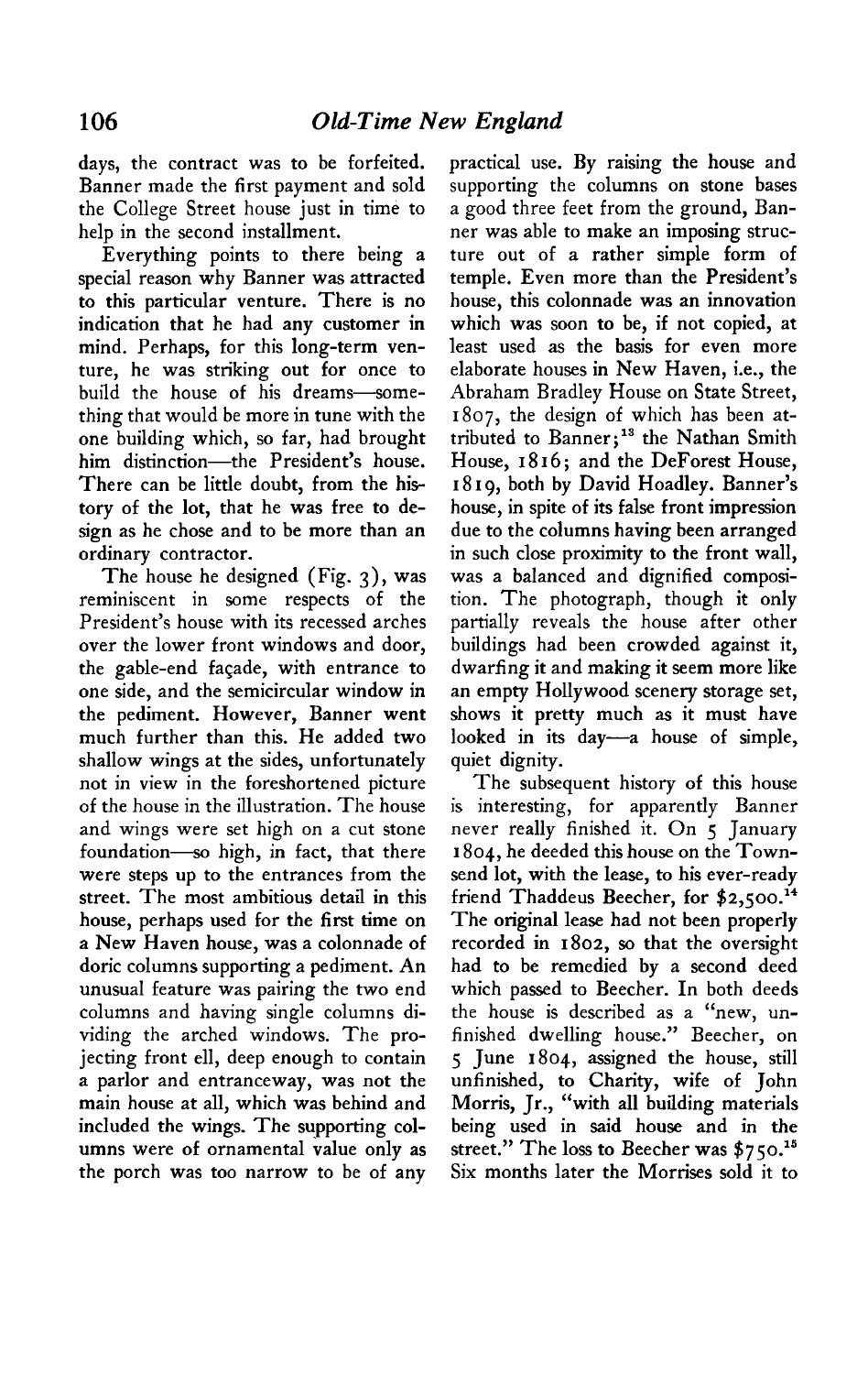# **Peter Banner, His Building Speculations in New Haven 107**

**Isaac Mills and Seth Staples for \$4,000. The house must have been fairly near**  completion before these two bought it, who had been the first occupant of Ban-

**November of the same year, Timothy Dwight, Jr., son of the President of Yale, for the deed speaks of "Dwelling house ner's house on the campus, bought it**  and Barn and outhouses . . . with all for \$4,500.<sup>19</sup> Young Dwight was a



**FIG. 3. HOUSE BEGUN BY PETER BANNER, CHURCH STREET, NEW HAVEN, CONNECTICUT** 

**Courtesy of the New Haven Colony Historical Society (Dana Collection),** 

**building materials and all contracts made relative to said building."16 On 22 April 1805, Mills and Staples sold it for \$5,150 to Hezekiah Frith of the Island of Bermuda "now of the City and County of New Haven . . . with a new dwelling house and all the outbuildings thereon standing."17 Next, Captain Frith sold the "new Dwelling house and lot" to Thomas Darling of New York on 3 October 1807, for the same figure." In**  **hardware merchant in New York, later in New Haven, and he occupied it until his death in 1844. Twenty years later, Major Fitch tore it down in order to build one more in the style of his day.** 

**There was still a fourth Banner speculation in New Haven, which was to be his last. It was even more ambitious than any of the others. He secured from Joseph Darling, on 6 May I 803, another 999-year lease, on the lot next south of**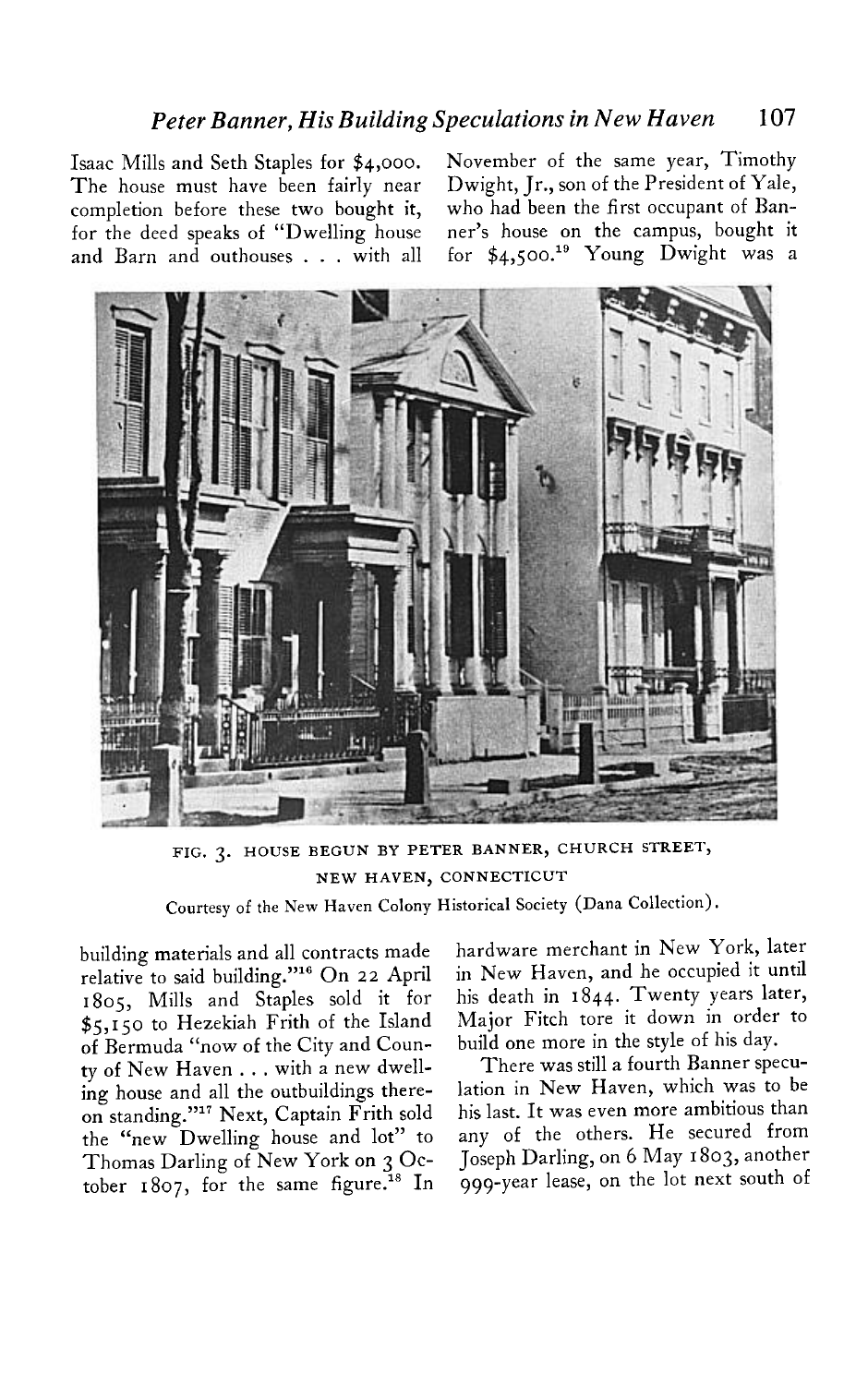**the Townsend lot, which was a third of an acre, sixty feet square, at a yearly rent of \$7 5 ."' This time he undertook to build by I May 1805, "a good, three story fireproof brick dwelling house." He does not say for whom, so we conjecture it was for speculation. Before the second year of payments were due, Banner had probably left Connecticut, for he neglected the second payment and summarily relinquished this fourth transaction for "one cent and other considerations" to Joseph Darling, Esq., the previous owner**  of the land. This was on 8 June  $1804.^{21}$ **It is interesting to note, however, that the ambitious scheme was not completed. The house may have been so far along that it had to be finished. David Hoadley, who was to succeed Banner as architectural leader in New Haven, is credited with erecting on this lot, around 1805- 1807, just such a three-story brick dwelling, which was probably the first**  such brick house in New Haven.<sup>22</sup> This **is also the earliest reference to Hoadley working in New Haven. The house, known as the Norman Dexter house, had little distinction. The land passed through the hands of several owners until 1871, when it became the "Law Chambers." The house was torn down in 1915.** 

**Before we leave New Haven and follow Peter Banner elsewhere in New England, we have one more glimpse of him. In his first advertisement which we quoted, he speaks of "repairing and im-**

**1 Elmer Davenport Keith and William Lam- CONTRACTS son Warren, OLD-TIME NEW ENGLAND (hereafter cited O.T.N.E.) "Peter Banner"**  Part I, XLV, 93; Part II, XLVII, 49; Part **III, XLIX, ro4.** 

and 19 September 1798. There were other advertisements of Banner in The Connecticut 80 tons of good white or rock oak timber, Journal: **part sawed and part hewed-zoo tons of good part** sawed and part hewed-zoo tons of good

**provements of all kinds." Simeon Baldwin owned a house and lot which fronted on Church Street, between Elm and Wall. In 1804, Simeon Baldwin had plans drawn for an addition to his homestead. Mrs. Baldwin wrote him, "I think to go the length of Banner's plan, would rather be a source of regret, than pleasure. As to building wholly a new house it undoubtedly would be handsomer and might be made more commodious. Still I would not wish to become embarrassed by doing it or straighten ourselves so that we could not accomplish the more important purposes of living comfortably and educating our children we11."23** 

**From this we surmise that he must have have had Banner draw plans for a new house which Mrs. Baldwin rejected. Instead, the old house was enlarged. "The dinning-room was lengthened and a wing added, containing an office and library, with two large and well lighted closets for papers and several bedrooms above. The main house had been built close to the street line. The front of the addition was several feet east of it, the intervening space being occupied by an unroofed piazza. A southern window in the dining room opened on the piazza, and comanded a prospect of the Green."24 This enlarging of the house may have been done by Peter Banner, though it is said to have been completed in 1806. By this time Banner was in Brookline, Massachusetts.** 

# **NOTES**

**Any person or persons willing to contract for delivery at New Haven, on or before the first day of April next, the following Building Materials-About 90 thousand good hard well**  <sup>2</sup> This advertisement was repeated on 12 burnt bricks the mould to be 9 inches in d 19 September 1798. There were other ad- length 4½ inches wide, 2½ thick—about **a4 July '799 square building stone--zoo tons of good**